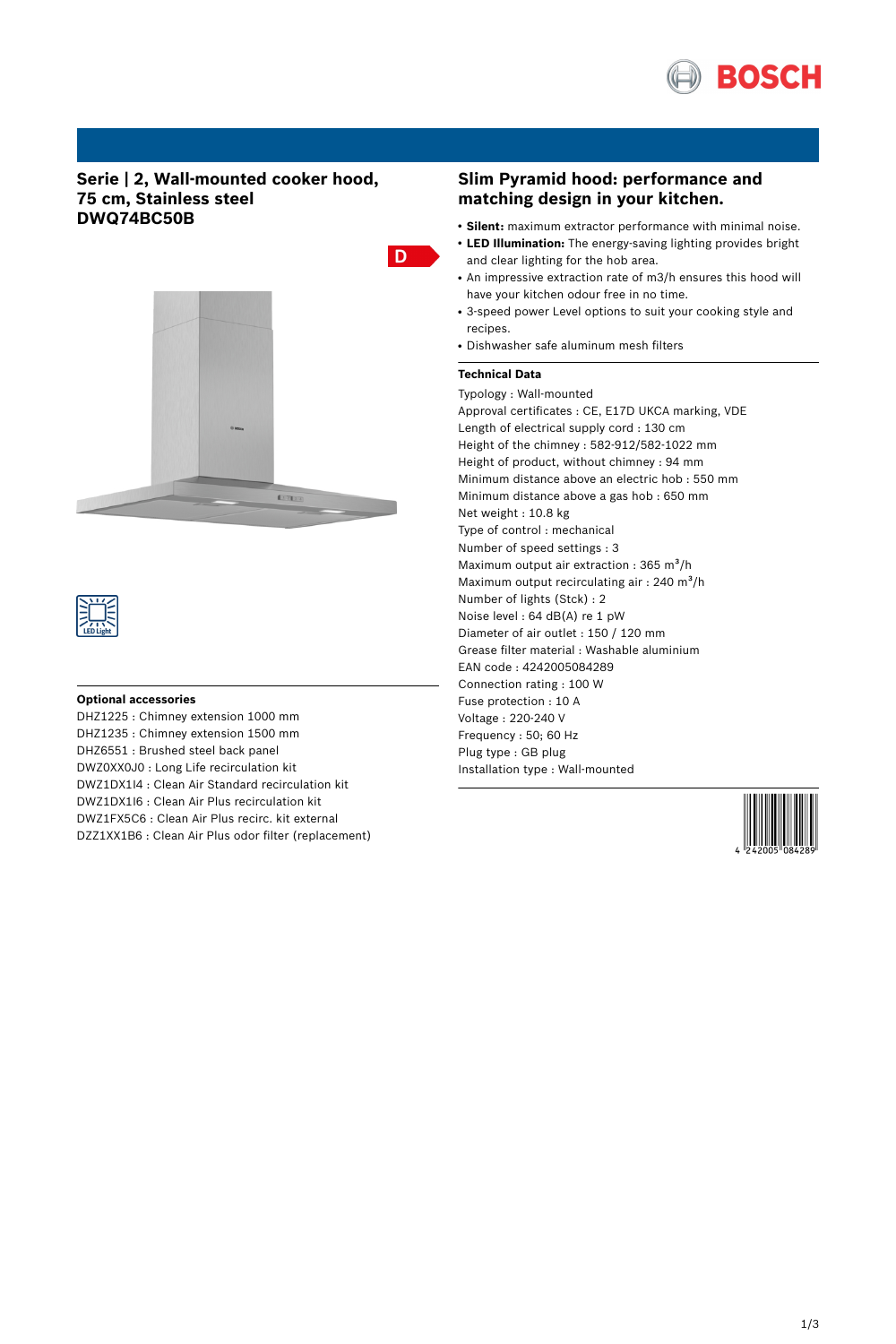

**Serie | 2, Wall-mounted cooker hood, 75 cm, Stainless steel DWQ74BC50B**

# **Slim Pyramid hood: performance and matching design in your kitchen.**

#### **Key performance features:**

- Energy Efficiency Class: <sup>D</sup> (at <sup>a</sup> range of energy efficiency classes from A+++ to D)
- Max. extraction rate: <sup>365</sup> m3/h
- Noise max. Normal Level: Noise, max. speed in normal us: <sup>64</sup> dB dB\*

## **Features**

- <sup>3</sup> power levels
- 2 x 1.5W LED light
- Colour Temperature: <sup>3500</sup> <sup>K</sup>
- <sup>2</sup> removable metal grease filter cassettes
- Installation: wall

#### **Design**

- Chimney extractor hood
- Push button control
- Mechanical

#### **Performance/technical information**

- Suitable for ducted or recirculating operation
- For recirculated extraction recirculating kit or CleanAir recirculating kit (accessory) needed
- Maximum extraction rate exhaust air 365 m $\frac{3}{h}$  according to EN 61591
- Noise level according to EN 60704-3 and EN 60704-2-13 at max. normal use exhaust air: 64 dB(A) re 1 pW
- Power rating: <sup>100</sup> <sup>W</sup>
- Light Intensity: <sup>91</sup> lux
- Electrical cable length 1.3 <sup>m</sup>
- Diameter pipe <sup>Ø</sup> <sup>150</sup> mm (Ø <sup>120</sup> mm enclosed)
- Dimensions exhaust air (HxWxD): 676-1006 <sup>x</sup> <sup>750</sup> <sup>x</sup> <sup>500</sup> mm
- Dimensions recirculating (HxWxD): 676-1116 <sup>x</sup> <sup>750</sup> <sup>x</sup> <sup>500</sup> mm
- Dimensions recirculating with CleanAir module (HxWxD): 744 x 750 x 500mm - mounting with outer chimney 874-1204 x 750 x 500 mm - mounting with telescopic chimney
- Blower Efficiency Class: E\*
- Lighting Efficiency Class: A\*
- Grease Filtering Efficiency Class: D\*
- Average Energy Consumption: 53.1 kWh/year\*

#### **Optional accessories**

- Recirculating kit DWZ1FX5C6
- *\* In accordance with the EU-Regulation No 65/2014*